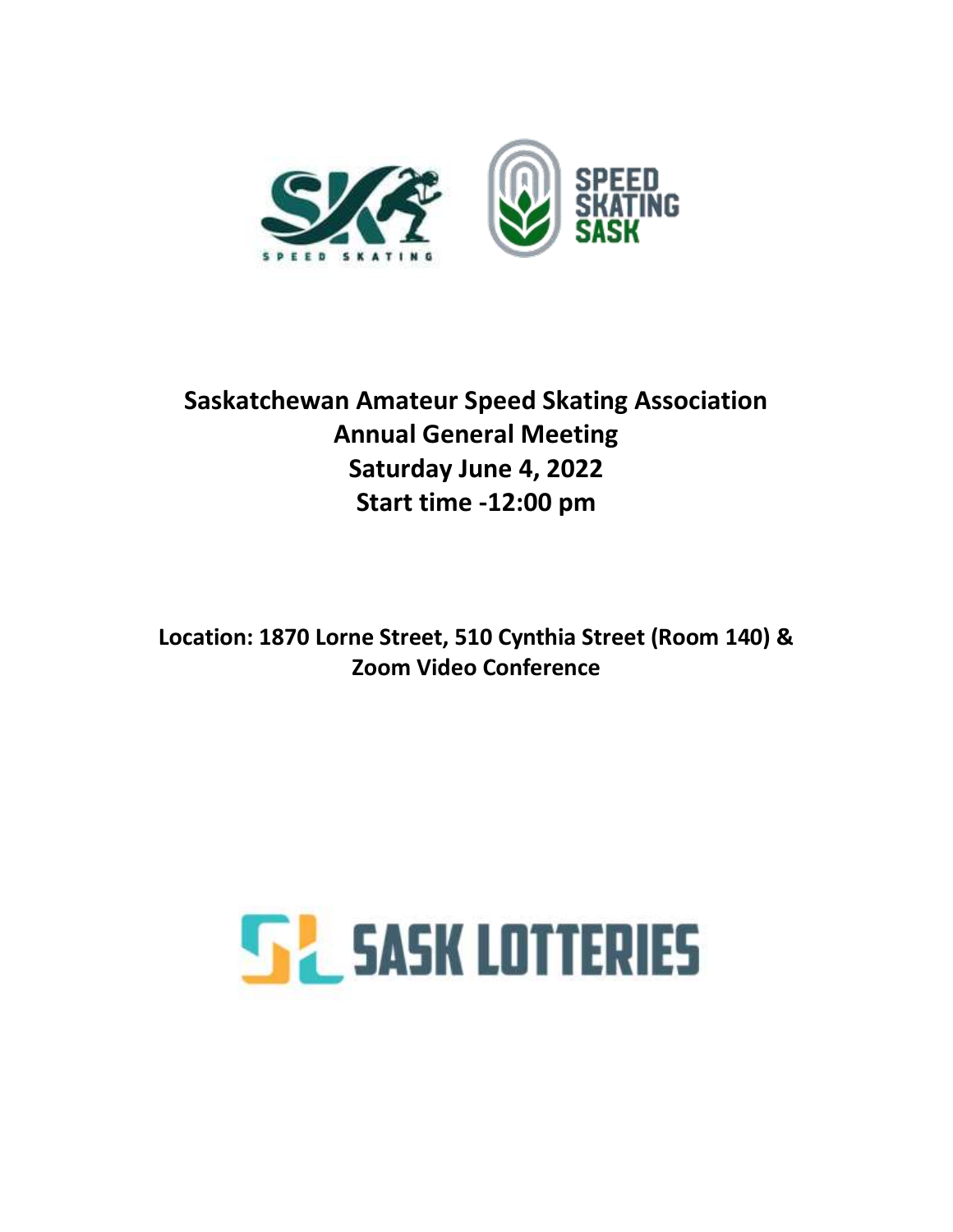## **Annual General Meeting**

## **Agenda**

12:00PM, Saturday June 4, 2022

- 1. Call to Order
- 2. Approval of Agenda
- 3. 2021 Annual General Meeting Minutes
	- a. Approval
	- b. Business Arising
- 4. Membership Development Update
- 5. Appointment of Scrutineers
- 6. Reports
	- a. President: Lenita Bracha
	- b. HP Committee: Jordan St.Onge
	- c. Executive Director: Jordan St.Onge
	- d. Provincial Coach Report: Tim Comfort
- 7. New Business
	- a. Dr. Bernie Goplen Volunteer Award
	- b. Presentation of the 2021-22 Financials
	- c. Appointment of Auditor for 2022-23
	- d. Club Updates
	- e. Coaching & Officials Upgrades
	- f. 2021-2022 Schedule of Events
- 8. Motions and Recommendations
	- a.
- 9. Nomination Committee Report Election of Officers and Appointment of **Directors**
- 10. Announcements 2022 Fast is Fun Camp & the 2023 SASSA AGM
- 11. Adjournment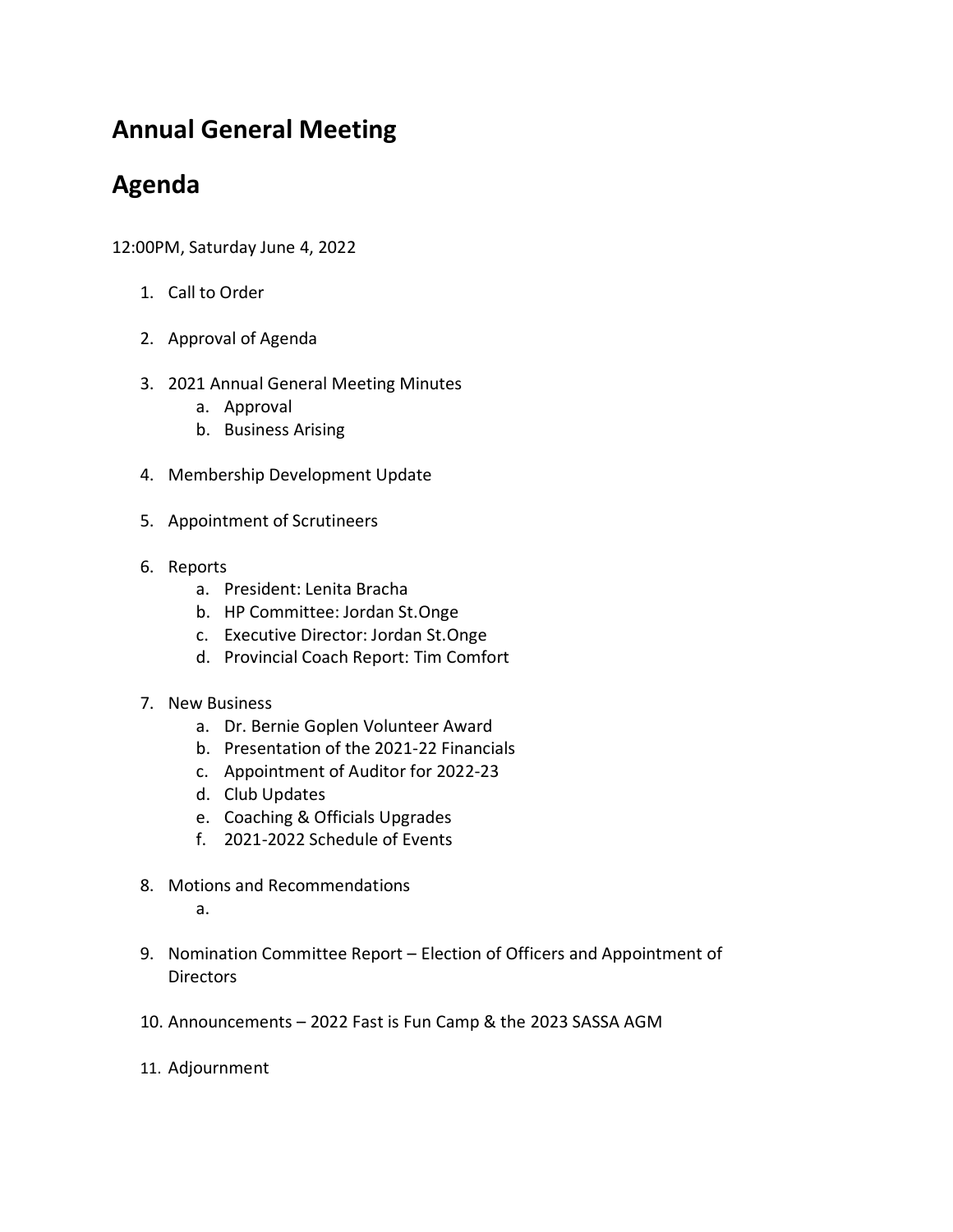## **2021 SASSA AGM Minutes**

## 12:00PM, Saturday June  $5^{\text{th}}$ , 2021 Zoom Video Conference:

| Attendance:              |                |                   |
|--------------------------|----------------|-------------------|
| Jordan St.Onge           | Tim Comfort    | Lenita Bracha     |
| Norm Cloutier            | Jason Coutu    | <b>Ben Capili</b> |
| <b>Roland Scutchings</b> | Fritz Schumann | Andrea Schumann   |
| Margot Benning           | Chris Veeman   | Jill Golding      |
| <b>Corinne Harms</b>     |                |                   |

## **12. Call to Order**

Order was called at 12:03 PM

#### **13. Approval of Agenda**

|                              | <b>Motion:</b> To approve the agenda for the 2021 SASSA AGM. |         |
|------------------------------|--------------------------------------------------------------|---------|
| <b>Moved:</b> Fritz Schumann | <b>Seconded: Jason Coutu</b>                                 | Carried |

#### **14. 2020 Annual General Meeting Minutes**

**Motion**: To approve the 2020 SASSA AGM Minutes. **Moved**: Ben Capili **Seconded**: Fritz Schumann **Carried** c. Business Arising No business arising from the 2020 SASSA AGM minutes

#### **15. Membership Development Update**

- a) Jordan discussed current membership numbers and the opportunity to capitalize on the Olympics next season.
- b) Roland discussed school presentations for schools at the LT Oval. Rental skates are available for try speed skating events.
- c) High School students are required to do community service hours. Those skaters could talk to schools about when they are coming and demonstrate speed skating.
- d) Ben discussed that SASSA should create a promotional video again that is more current. There could be a video made at the Fast is Fun camp to be released at the start of the season. There could also be a video made during the season at the Oval and at SASSA Competitions.

#### **16. Appointment of Scrutineers**

**Motion**: Any voting that is needed, will be conducted through email.

#### **17. Reports**

- **e. President: Lenita Bracha Highlights:** As submitted
- **f. HP Committee:**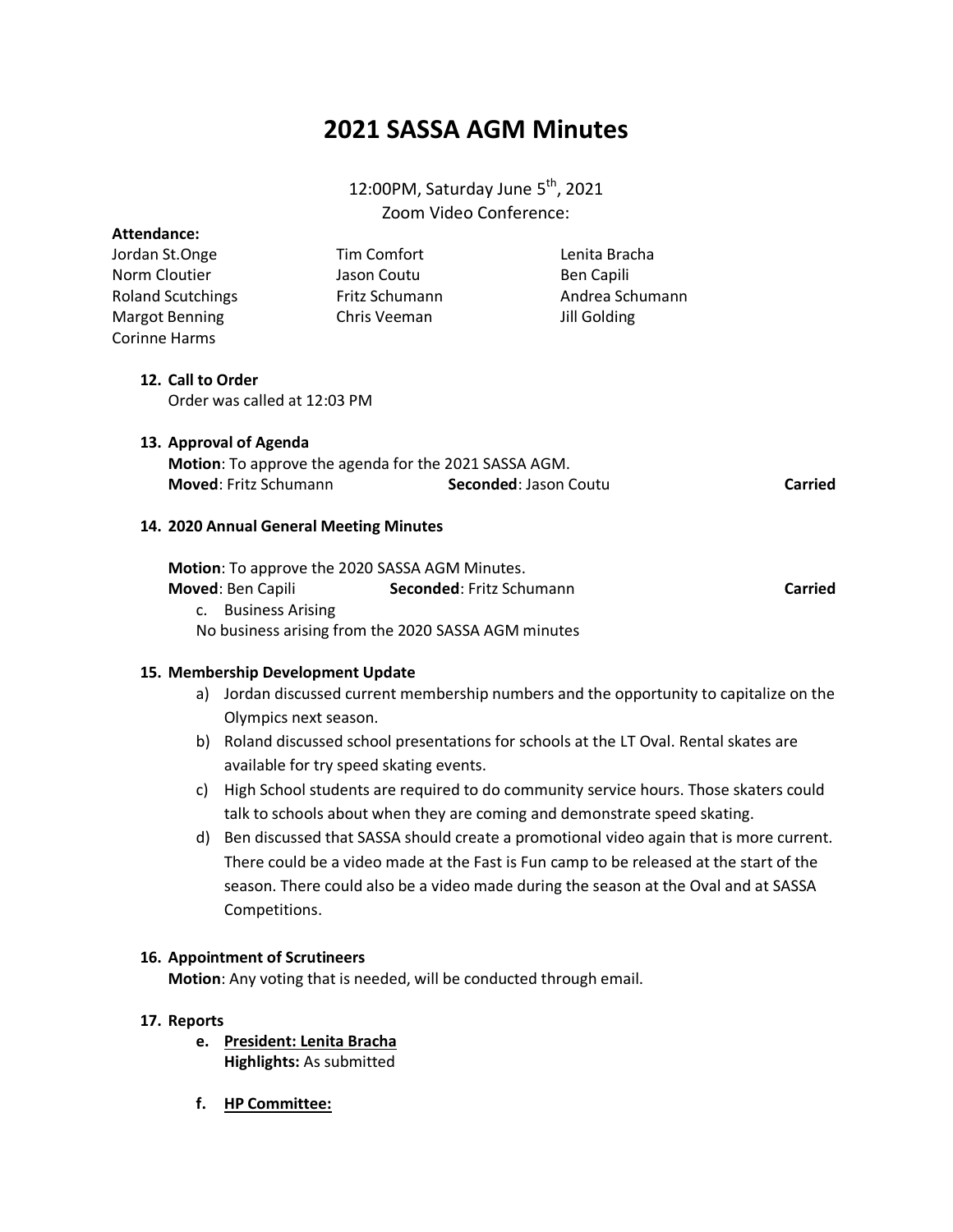**Highlights:** As submitted

- **g. Executive Director: Jordan St.Onge Highlights:** As submitted.
- **h. Provincial Coach: Tim Comfort Highlights:** As submitted.

#### **18. New Business**

- **g. Dr. Bernie Goplen Volunteer Award-**The 2020-2021 Dr. Bernie Goplen Volunteer Award was presented to Fritz and Andrea Schumann by Tim Comfort.
- **h. Presentation of the 2020-21 Financials Motion**: To accept the 2021 audit of SASSA as presented.  **Moved**: Roland Scutchings **Seconded**: Fritz Schumann **Carried**
- **i. Appointment of Auditor for 2021-2022 Motion**: To appoint Dudley and Company as the auditor for the 2021-2022 fiscal year.  **Moved**: Margot Benning **Seconded**: Chris Veeman **Carried**

#### **j. Club Updates**

**Moose Jaw-** Ben discussed that the season ended March 14<sup>th</sup> for the MJ Club. They had a surplus at their AGM, the Covid Emergency Funding helped. The reduced ice time also helped. They had more Learn to Skate kids register because other groups cancelled their Learn to Skate programs. Furthermore, some University age skaters were home because of online classes. They were around, Olivia Moyse help coach MJ skaters. They had no Covid 19 cases in the club. Moose Jaw participated in some online competitions and hosted a few mini meets within the club. There are plans to host a Duathlon with the local track club. The Club is planning on properly honoring Graeme Fish for his 10,000m World Record when he is there in person.

**Melville-** No report submitted.

**Regina-** Margot discussed the Covid Pandemic limiting group sizes for practices. The Short Track season was cut short due to the restrictions implemented in November. They were able to extend the Long Track season. The older athletes skated Short Track in March. The Club held a successful event at Mosaic Stadium. The Regina Police service came out and had radar at the event. Kali Christ was clocked at 40 kilometers per hour, she recorded the fastest speed. The Regina Club held their AGM May 25<sup>th</sup>. They are looking forward to regular meets next season including the Sask Winter Games in Regina.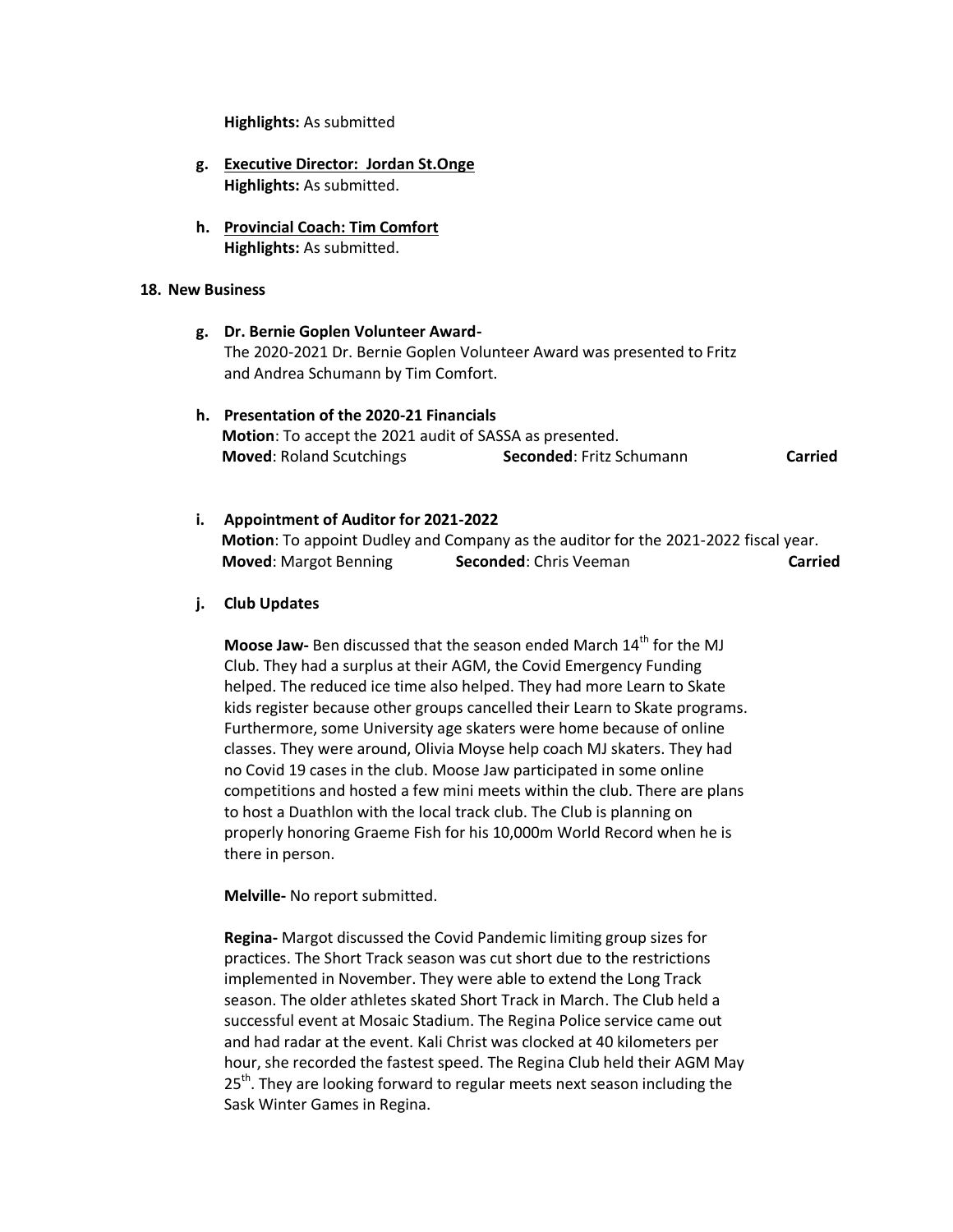**Prince Albert-** Jill discussed the Prince Albert Club. They did not run Learn to Skate this year, but they did run regular practices. With no competitions allowed, they cancelled their meet. They want to host a meet in March next season. There were extra funds in the SASSA Budget used to buy half mats. As a result, they should have enough mats to host their meet next year.

**Saskatoon-** Chris discussed that the Saskatoon Club did the best we could in tough circumstances. They had to limit registrations due to practice group size limitations. They practiced 1 day per week, instead of the regular 2 times per week. Having no competitions was difficult. The Club ran some Saturday races that used the time format. The Learn to skate numbers were down. There was good ice at the Gordie Howe Long Track Oval. The Staff at Gordie Howe complex kept the ice in good shape. The Building is nearly complete. When bidding on the Canada Cup the Club thought the mats were going to be a capitol purchase, but now SLSSC has to pay for mats. The Club is back into summer training, led by Tim. They are training on the track at the Gordie Howe complex.

**Nipawin-** No report submitted.

#### **k. Official Upgrades**

Jason reported that Moyca Stoffel has been upgraded to a Level 4 International Long Track Referee. Moyca has also been selected onto the ISU Reffing Committee.

#### **Coaching Upgrades**

Tim stated that there were two coaching clinics held this year on Zoom. The following people attended the clinics **Fundamentals**- Joshua Comfort, Liam Dallaire, Shannon Dallaire, Bon Lowe, Avery Seman, Morgan Capili, Molly Morris, Rob Millar, Collen Patterson, Brendan Garritty, Tyan Cherepusak, Vanessa Coutu and Jesse Cline. **Intro to Comp**- Joshua Comfort, Molly Morris, Lee Millar, McKenzie Millar and Terry Livingstone.

#### **l. 2021-2022 Schedule of Events**

Here is the planned schedule of events for next season. **Long Track:** Saskatoon LT Meet- January 8-9, 2022 or January 15-16, 2022. Regina LT Meet- January 22-23, 2022 or January 29-30. **Short Track-** Saskatoon ST Meet- October 23-24, 2021. Regina ST Meet-November 13-14, 2021. Melville ST Meet- December 4, 2021. Moose Jaw ST Meet- February 5-6, 2022. Sask Winter Games- February 20-23, 2022. Prince Albert ST Meet- March 5, 2022.

**SLSSC is bidding to Host Canada Cup 3 Feb 11-13, 2022.**

#### **m. U Sports**

Corinne discussed the proposal of Speed Skating being added as a sport at the U Sports level. To be a sport in U Sports, there must be a National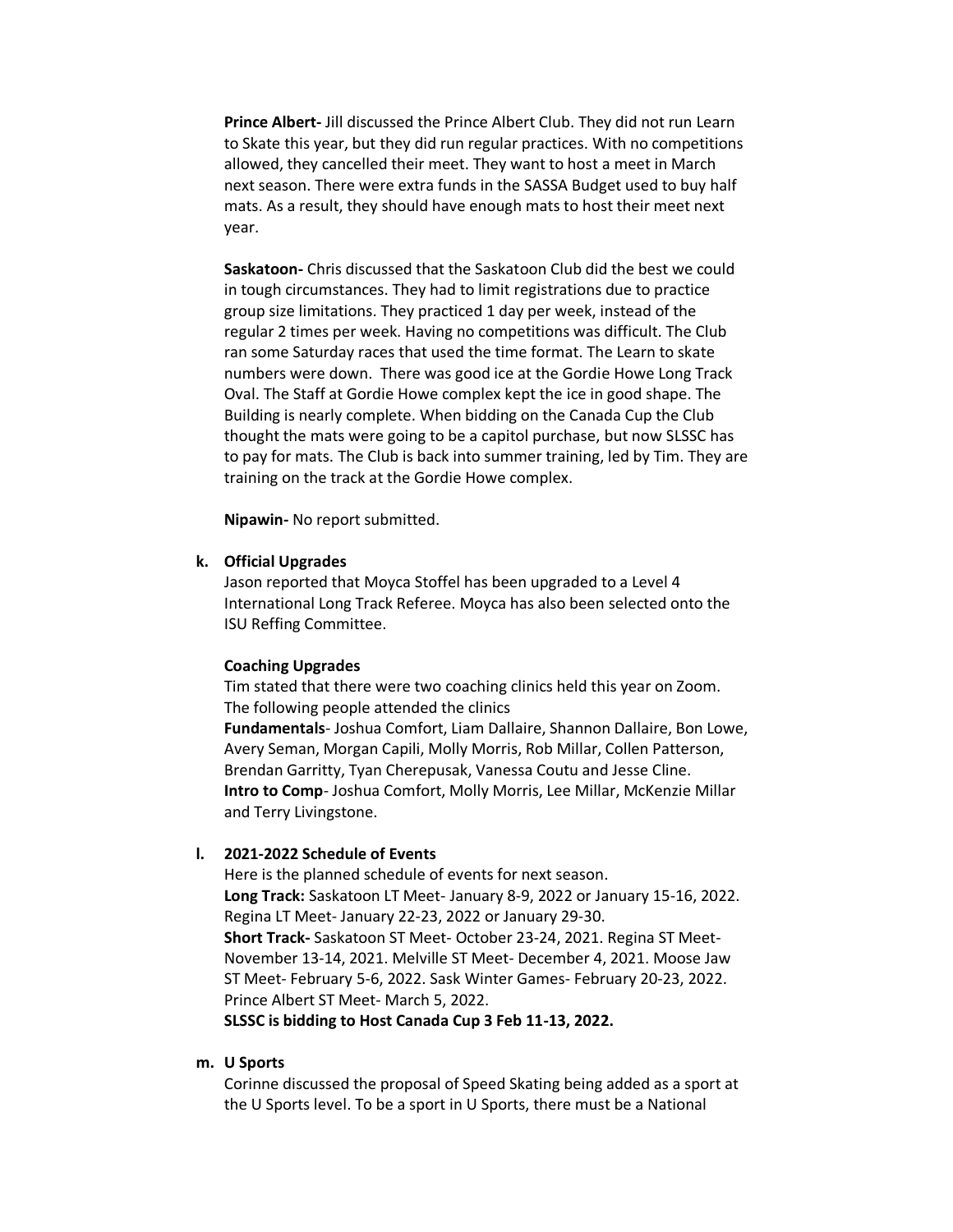Championship. They need 3 of the 4 Conferences to participate and 20 Universities across Canada. After the Canada Winter Games the athletes could look forward to competing in U Sports. There was a question of if Huskie athletes could still be on the SASSA Provincial Team? University students could see a reduced registration fee. How much does SASSA Help with in terms of financially or with coordinating meets. Corinne will add a sample meet budget into the presentation. The proposal is for a Short Track and Long Track team at the U of S. There is supposed to be a Zoom call with Dave Morrison from SSC and the other Provinces to inform about U Sports and see if there is interest across Canada.

**Motion**: To submit the application for Speed Skating to become one of the official University Sports.  **Moved**: Jason Coutu **Seconded**: Roland Scutchings **Carried** 

#### 19. **Motions and Recommendations**

1. **Motion**: None

#### **20. Nomination Committee Report – Election of Officers and Appointment of Directors**

#### **VP Membership Development:**

**Nominations:** Chris Veeman nominates Jason Coutu VP Membership Development acclaimed by **Jason Coutu**

#### **Member at Large**:

**Nomination:** Chris Veeman nominates Corinne Harms Member at Large acclaimed by **Corinne Harms**

#### **Member at Large:**

**Nominations:** Jason Coutu nominates Norm Cloutier Member at Large acclaimed by **Norm Cloutier** 

**VP Finance: Nominations:** none **VP Competitions** will remain vacant

## **VP Competitions:**

**Nominations:** none VP Competitions will remain vacant

#### **Athlete Representative:**

**Nominations**: Corinne Harms nominated Vanessa Coutu. **Vanessa Coutu** will be contacted to see if she will let her name stand. There were no other Nominations.

#### **21. Announcements –**

- a) The Fast is Fun Camp is planned for August 21-22, 2021 in Regina.
- b) The 2022 SASSA AGM will be held Saturday June 4 2022.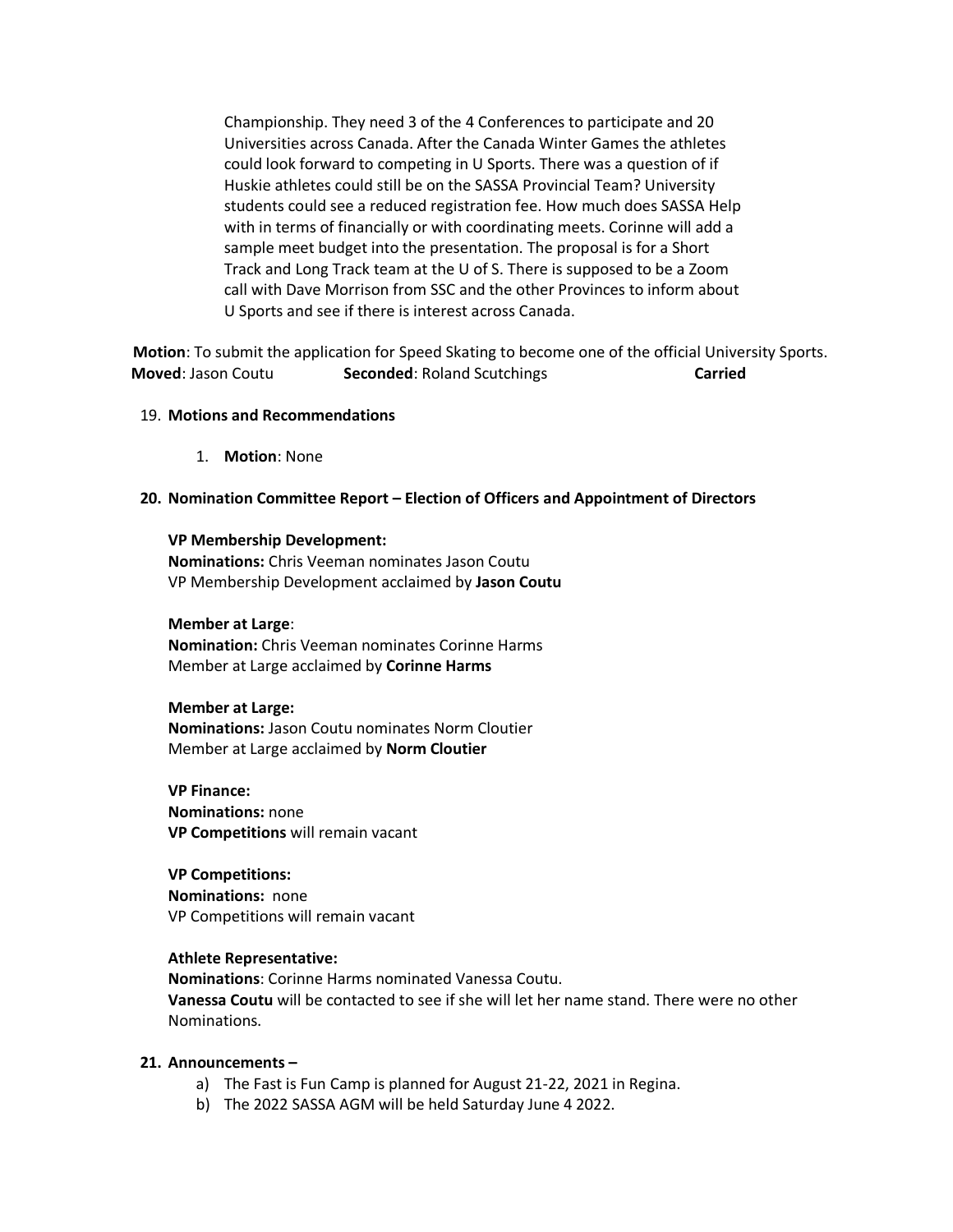## **22. Adjournment**

**Motion**: To adjourn the 2021 SASSA AGM at 2:27 PM **Moved**: Fritz Schumann & Andrea Schumann **Carried**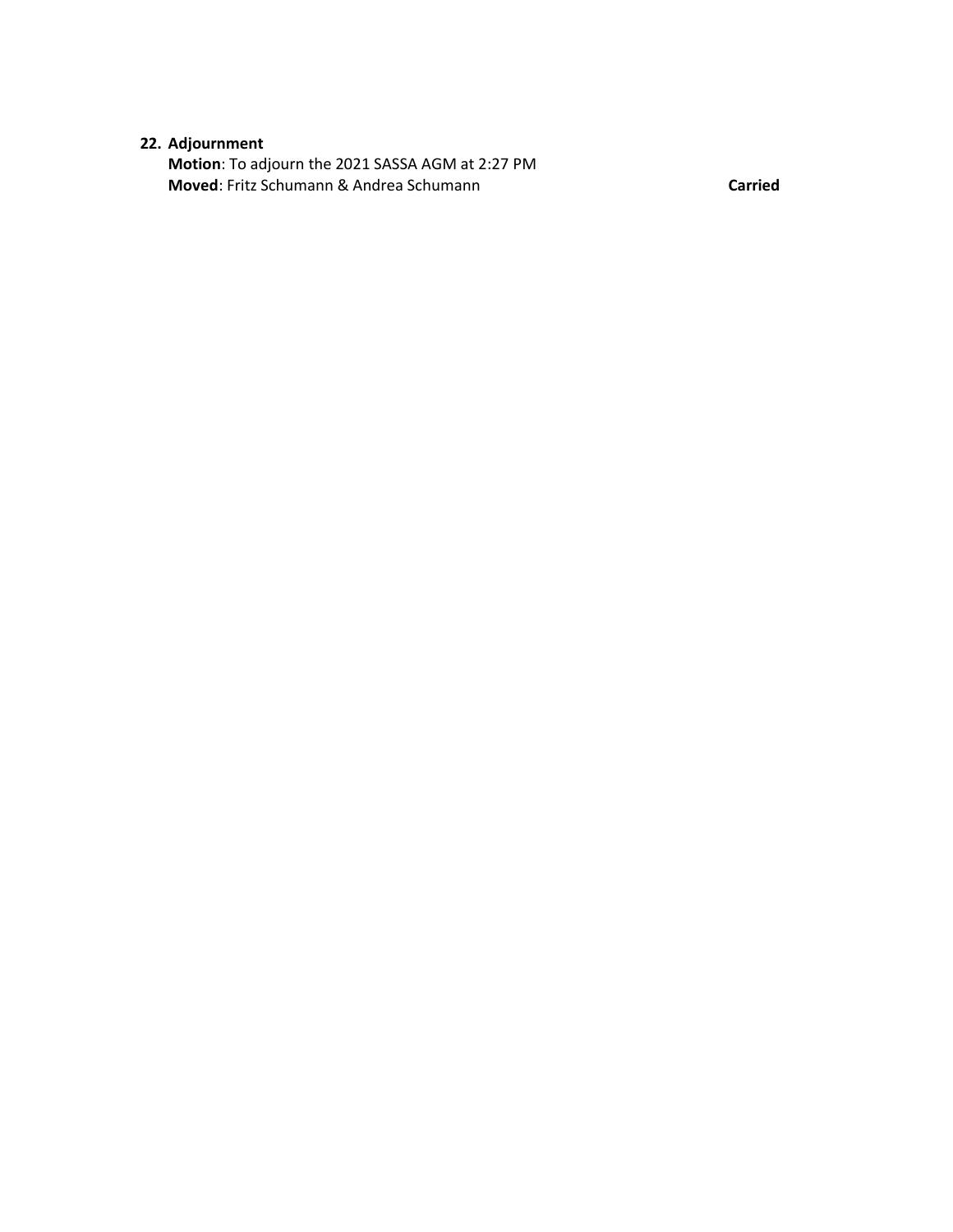# **Reports**

## **2022 Presidents Report**

This past year was a year of renewed hope that things will get back to normal, and that we could get back to the business of helping young skaters achieve all that they work for.

This marks the end of my term as a member of the SASSA Board, and also my time with speed skating as both of my own skaters have moved on to different things in their lives and we find ourselves incredibly busy. My oldest still tries to make the time to help with coaching when she can, and I hope she continues to do that because it continues to be a good environment for her mentally and physically.

Back in 2009, we had little idea what speed skating was, but with 2 girls who didn't have any desire to be figure skaters or hockey players, but just wanted to go fast, we looked, and that's when we discovered there was a club in Saskatoon.

Through all the years, I truly believe we got more out of the speed skating community than any other sport could have given us. We all learned what it was like to be part of a community that supported and helped my girls grow into people that are caring and supportive and know that it takes hard work and dedication to achieve great things.

We of course started volunteering and helping out at meets and found ourselves completely engulfed in all things speed skating and loved it. We made some great friends and through them our girls and ourselves got to experience so much more.

Thank you to everyone who has been such a big part of our lives. There are so many amazing people that have come into and gone out of our lives because of this sporting community, and it's impossible to name them all, but I do have to thank one person in particular.

Tim Comfort, because of you, the girls, and Jon and I have gained so much. Not only did they learn to train and compete in speed skating, but you gave them the joy of biking. Without you, so many would never have experienced the Golden Triangle or biking in Moab, Utah. You have such great belief in our skaters and use your experience to make people better. Although the girls got to experience all these things as they were the athletes, you always made me feel included. You quickly became a dear friend and I will miss our chats by the fire in the mountains at our training camps.

Thank you to all those in our speed skating community who continue to work hard to keep their clubs healthy and growing, and help to keep our skaters motivated to continue doing what they love.

Lenita Bracha,

SASSA President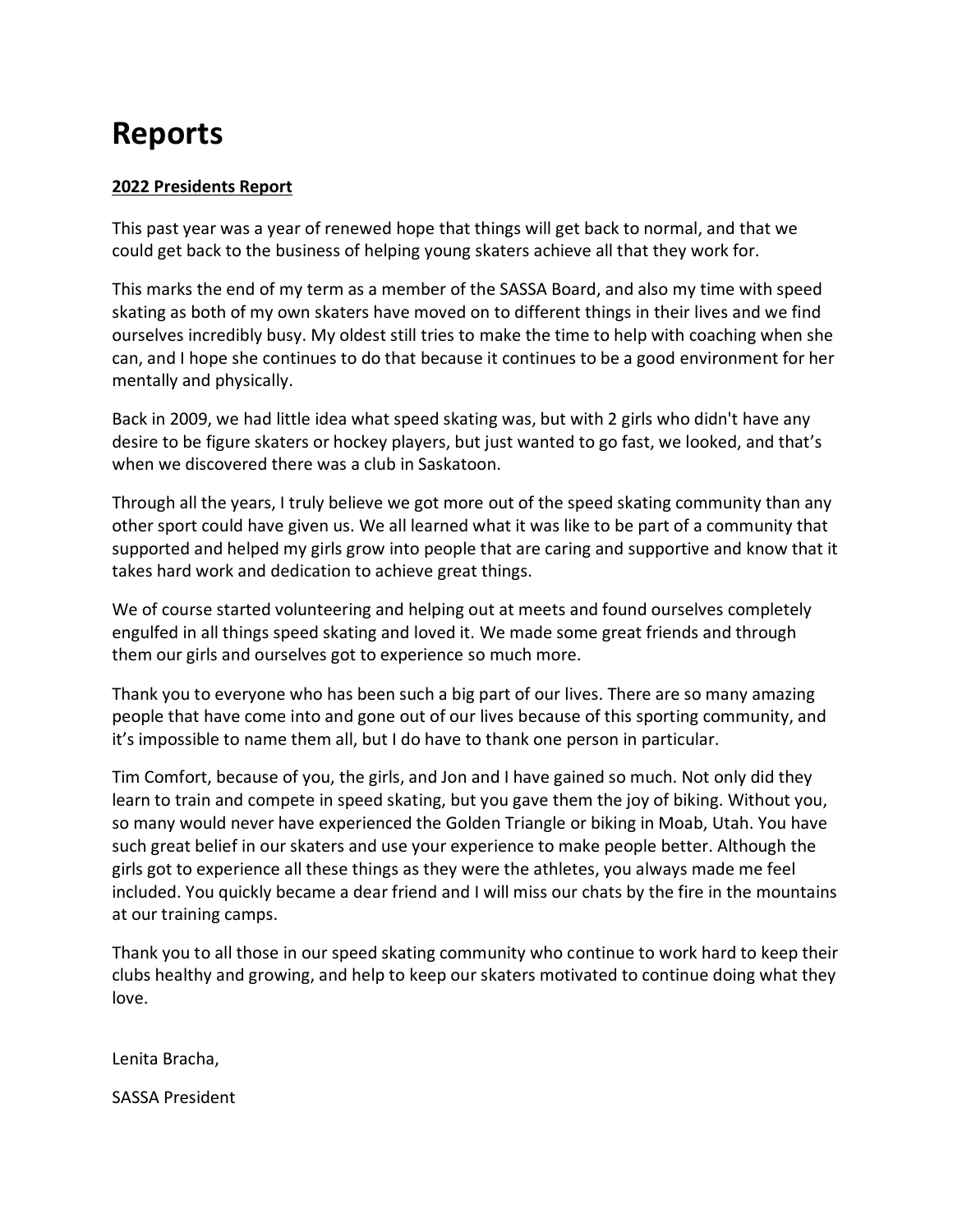### **2022 HP Committee Report**

Here are the significant results we had from this past season:

- **2022 Olympic Winter Games** Graeme Fish 6<sup>th</sup> 10,000m, Marsha Hudey 21<sup>st</sup> 500m.
- **Canadian Long Track Championships** Graeme Fish 2<sup>nd</sup> 5000m, 2<sup>nd</sup> 10,000m. Marsha Hudey 1<sup>st</sup> 500m.
- **Canadian Junior Long Track Championships** Luca Veeman 3<sup>rd</sup> Overall, Daniel Pauli 6<sup>th</sup> Overall, Bon Lowe 8<sup>th</sup> Overall, Keagan Waddington 9<sup>th</sup> Overall, Fergus English 11<sup>th</sup> Overall. Ella Cloutier 11<sup>th</sup> Overall.
- **Canadian Youth Long Track Championships** Sophia Dvorak 4<sup>th</sup> Overall.
- **E** Canadian Youth Short Track Championships (West) Relay 11F 3<sup>rd</sup>, Relay 14M 2<sup>nd</sup>, Taras Beveridge Warick  $2^{nd}$  Overall, Matthew Engel 5<sup>th</sup> Overall, Liam McKague 5<sup>th</sup> Overall.
- **Alberta Open Long Track** Serena Dallaire 2<sup>nd</sup> Overall, Sophia Dvorak 6<sup>th</sup> Overall, Lena Veeman 2<sup>nd</sup> Overall, Kamaya Makowsky 6<sup>th</sup> Overall, Evyn Carr 3<sup>rd</sup> Overall, Luca Veeman 1<sup>st</sup> Overall, Bon Lowe 3<sup>rd</sup> Overall, Keagan Waddington 4<sup>th</sup> Overall, Daniel Pauli 5<sup>th</sup> Overall, Fergus English 6<sup>th</sup> Overall. Chris Veeman 1<sup>st</sup> Overall. Mikko Veeman 2<sup>nd</sup> Overall, Mitch Williams 3<sup>rd</sup> Overall, Matthew Engel 4<sup>th</sup> Overall, Taras Beveridge Warick 5<sup>th</sup> Overall, Reece Beck 1<sup>st</sup> Overall, Alexander Beaulieu 3<sup>rd</sup> Overall, Carter Budge 4<sup>th</sup> Overall.
- **Western Elite Circuit #1-** Sophia Hrycuik 1<sup>st</sup> Overall.
- **Western Elite Circuit #2-** Max Williams 2<sup>nd</sup> Overall, Liam McKague 5<sup>th</sup> Overall, Serena Dallaire 7<sup>th</sup> Overall, Cara Harms 4<sup>th</sup> Overall.
- **RU Fast-** Max Williams 5<sup>th</sup> Overall, Lambert Schwartzenberger 1<sup>st</sup> Overall, Matthew Engel 2<sup>nd</sup> Overall, Taras Beveridge Warick 6<sup>th</sup> Overall, Marcus Capili 3<sup>rd</sup> Overall, Isaac Schwartzenberger 2<sup>nd</sup> Overall, Elizabeth Rea 2<sup>nd</sup> Overall, Kohl Olson 2<sup>nd</sup> Overall, Levi Derry 2<sup>nd</sup> Overall, Kira Mathies 5<sup>th</sup> Overall, Adria Northey 4<sup>th</sup> Overall, Nicolas Gravel 1<sup>st</sup> Overall, Meredith Armstrong 4<sup>th</sup> Overall.

On behalf of the High Performance Committee I would like to thank outgoing Members, Rick Slusar, Mykola Makowsky, Malcolm Conly, Brad Hudey and Verna Kergan. They have been unbelievable the last number of years and I am proud to have sat beside them for so many meetings. I am excited to move forward with our current HP Committee of Norm Cloutier, Lambert Schwartzenberger, Daryl Janzen and Marie Fish. Of course our Committee couldn't function without the expertise of our Provincial Coach, Tim Comfort. I am excited for what the future holds with these great people.

Respectfully Submitted,

Jordan St.Onge Executive Director, SASSA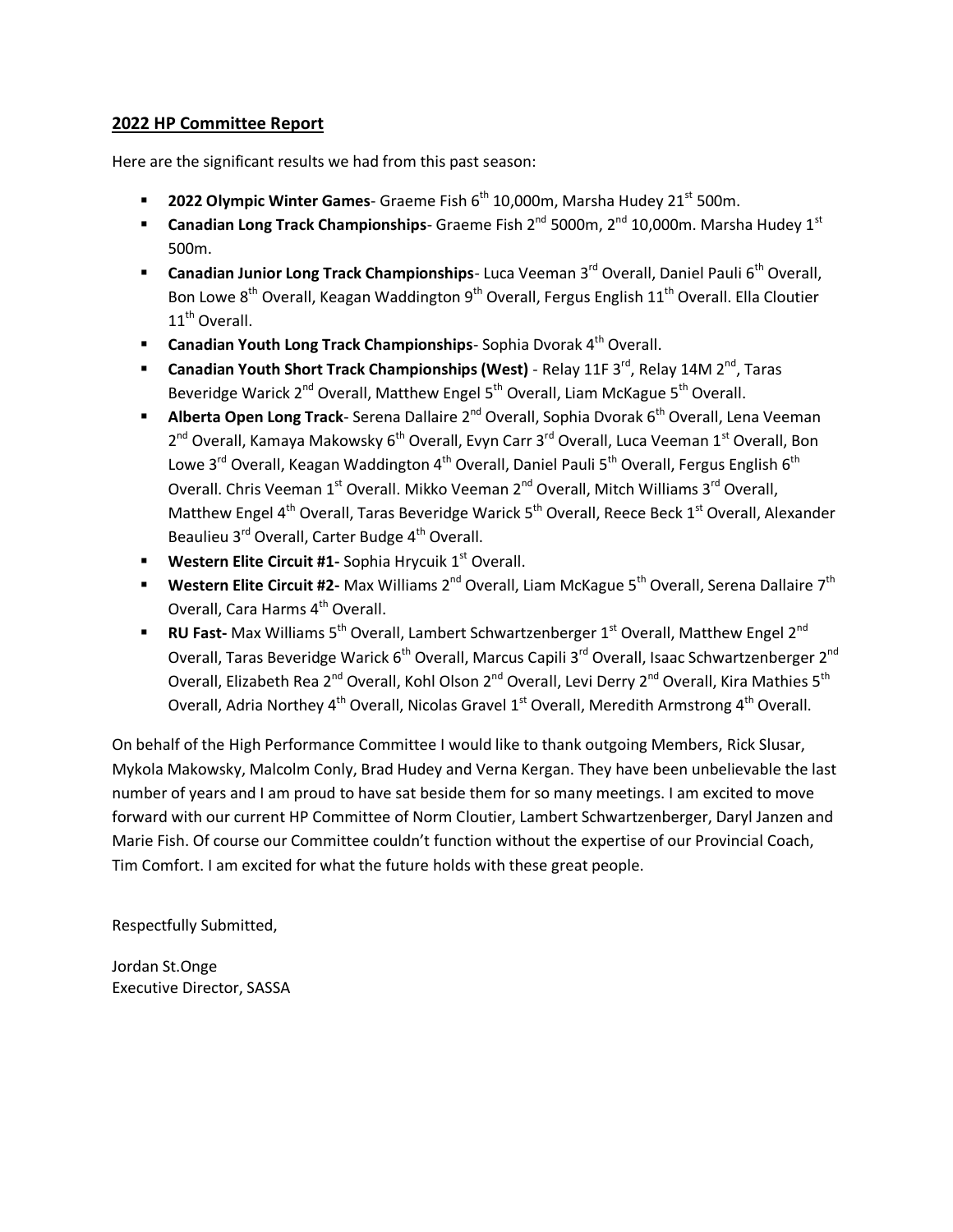## **2022 Executive Director Report**

It was great to get back to competitions this season. We were able to run a normal competition season other than meets that needed to be canceled in January due to the Pandemic. I was happy to volunteer at a number of meets this year as a Manual Timer, it was a fantastic experience.

I am very proud of the work put in by our volunteers, athletes and coaches. Our skaters trained very hard and did very well this year. It was an Olympic Year. We are so proud of Marsha Hudey and Graeme Fish representing Saskatchewan at the 2022 Winter Olympics in Beijing. I hope the Speed Skating community was inspired by their strong performances and work ethic. Next year projects to be even busier with the Saskatchewan Winter Games and the Canada Winter Games in the same season.

In terms of membership, we had a total membership of 593 members during this past season. Our total membership increased 151 members (*from 442*). This was a very big jump thanks largely to the Saskatoon Lions Speed Skating Club and the Kinsmen Speed Skating Club of Moose Jaw. They both saw significant increases to their membership, thanks in part to their Learn to Skate Programs. I also believe that families were more willing to return to sport since the start of the Pandemic. It also didn't hurt that this year was an Olympic Year and many of our Clubs focused on Membership Development this past season. Of our 593 members, only 161 are active skaters (Fundamentals to Masters) that attend competitions.

Financially SASSA continues to be in a strong position. As of March  $31<sup>st</sup>$  SASSA had \$241,855 dollars in our RBC investments. Furthermore, Sask Speed Skating had a surplus of \$4,214 dollars this fiscal year. The surplus is close to our budgeted amount.

The breakdown for SaskSport Annual Funding and MAP Grant for next fiscal year is… 2022-23: Annual Funding: **\$227,200,** MAP Grant**: \$16,700.**

We saw several Saskatchewan skaters move to Calgary this season and skate at the Olympic Oval. We supported the following athletes training in Calgary: Liam Dallaire, Meela Riben, Keagan Waddington, Bon Lowe, Daniel Pauli, Marc-André Doyon and Kali-Ann Friesen. We are very proud of their dedication to the sport.

Our Coaching Mentorship Program was able to run this season. This season SASSA supported Keegan Christ as a Mentor Coach at WEC, Kim Janzen at the Alberta Open Long Track Meet and Lambert Schwartzenberger at the Canadian Youth Short Track Championships (West). Verna Kergan was selected as a Mentor Coach at the Canadian Youth Long Track Championships (CYLTC), but they were postponed until April. With only two skaters attending that re-scheduled competition the decision was made to not send a Mentor Coach to CYLTC.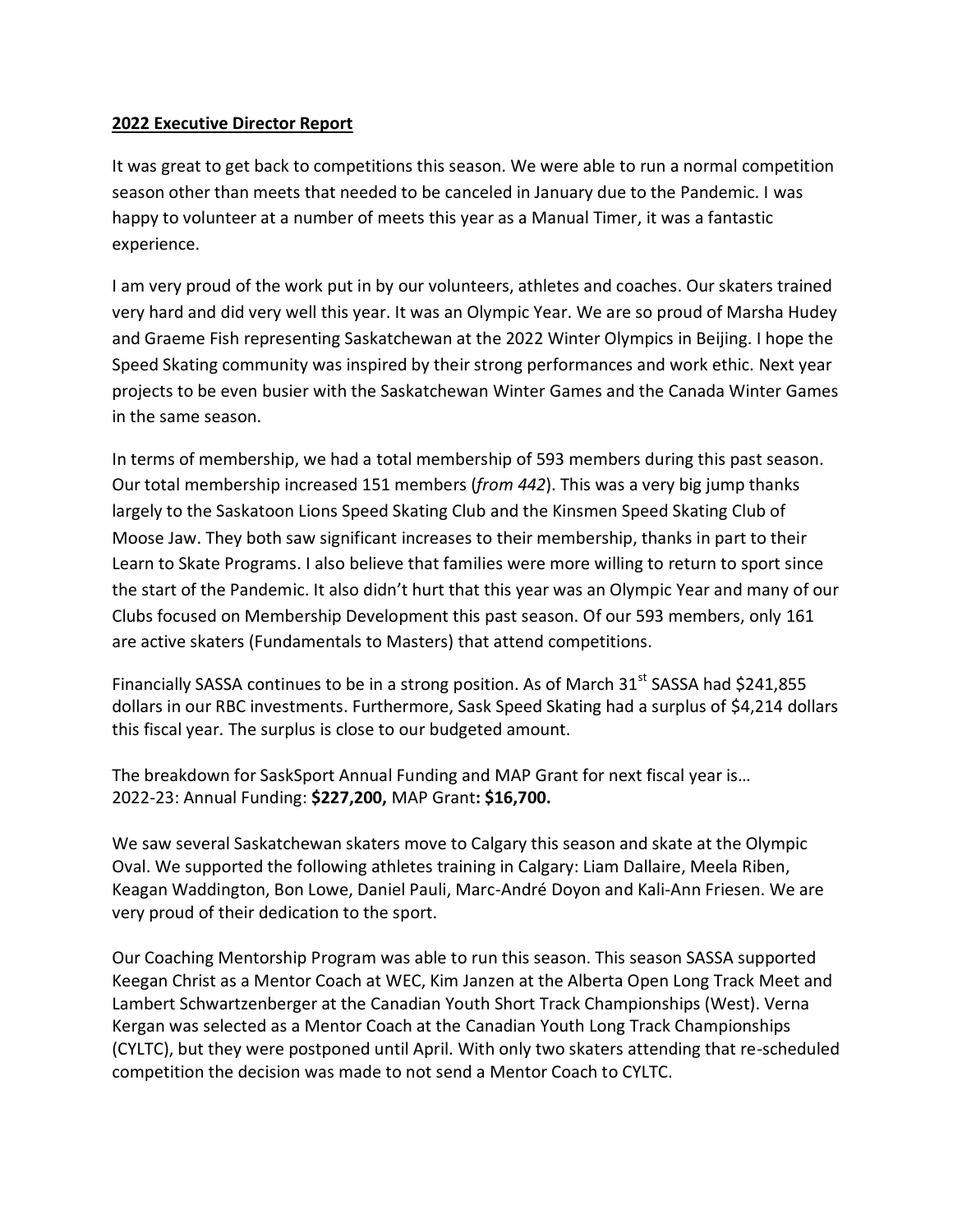This was the first season we were able to implement the SASSA Officials Development Grant. This Grant is awarded to Referees and Starters in their first 5 years of Officiating. Shea Stevenson and Rob Makowsky received the Grant this season. We hope that this will incentivise our new Officials to volunteer for these Major Officiating roles.

I would like to thank the SASSA Board of Directors for their excellent work this year. The Board has done an outstanding job of attending meetings and being engaged. It is not always an easy job, but I feel like the Board does try to do what is best for the sport of Speed Skating. I am proud of the work they have done to try to grow the sport and improve our product.

I also would like to thank SASSA's Provincial Coach, Tim Comfort for all his hard work and dedication throughout the year. He was back to traveling around the Province including multiple trips to Calgary and other Provinces. I love his passion for Speed Skating and his dedication to Coaching Development.

Lastly, I would like to thank all of our coaches, officials, skaters and volunteers that have made this season possible. The amount of volunteer hours put in is remarkable and is a huge reason why our skaters can achieve success and strive for greatness.

Respectfully Submitted,

Jordan St.Onge Executive Director, SASSA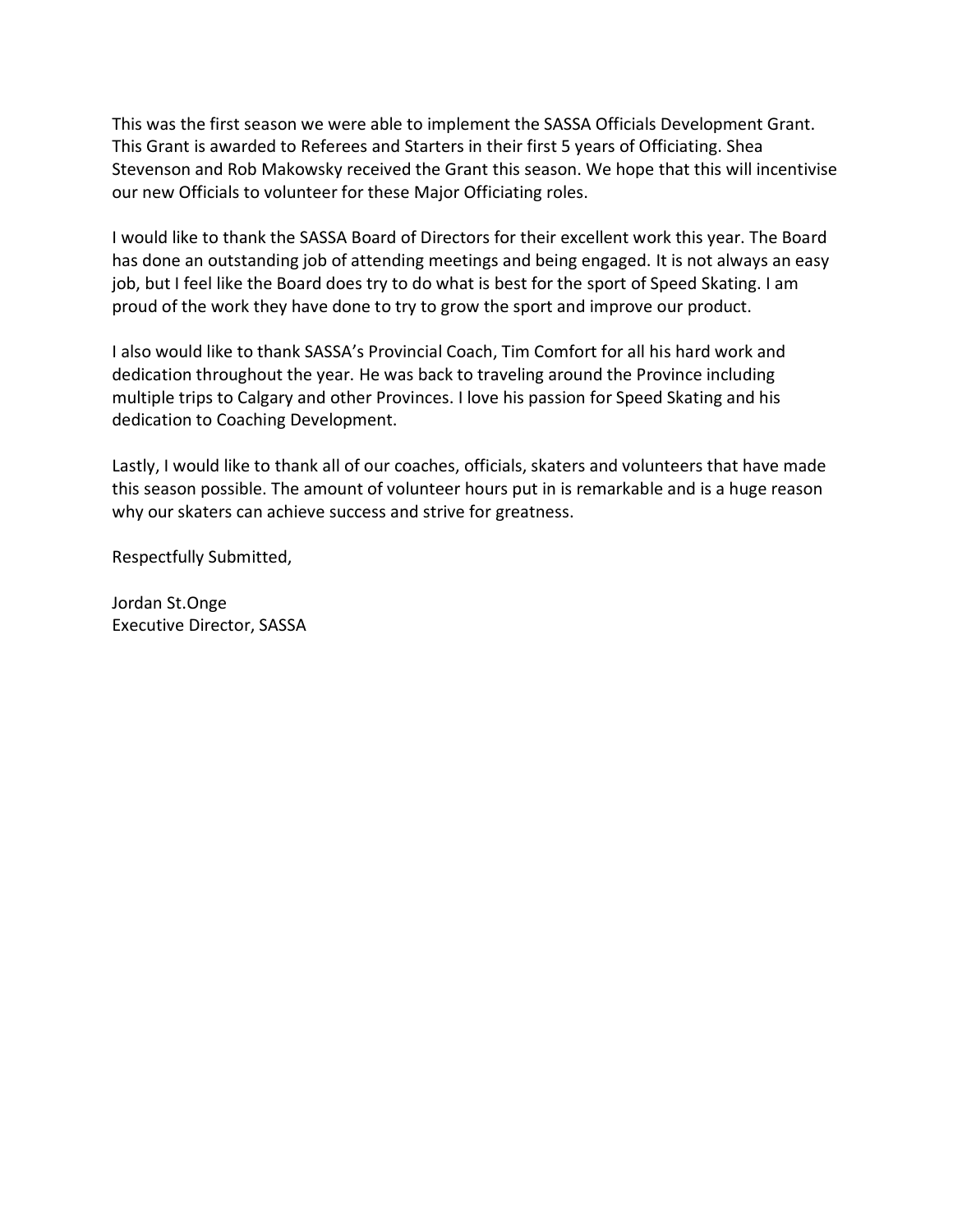### **2022 Provincial Coach Report**

Highlights of the year included…

- Fast is Fun in Regina
- Waskesiu bike camp
- Fundamentals coach clinic for 12 coaches
- SSC Sport Development committee member and SSC Competition Review committee member
- Coach evaluating Manitoba and Alberta coaches
- Administer Sport Medicine and Science programs
- Club visits
- Attend banquets, Attend SSC AGM, virtual
- Oval LT camp
- HP Committee
- Revise NTC policy
- Revise development and provincial team bulletins
- Summer Classic
- SWG technical chair
- CWG technical chair
- Fall Classic
- WEC
- Oval Invitational
- Can Am
- CC ST
- Media interviews, Bon, Luca
- Saskatoon LT camp
- Alberta LT
- WEC 2
- RU Fast
- CC3
- Oval Finale
- CYST Selkirk
- CYLT, 2 skaters

Respectfully Submitted,

Tim Comfort Provincial Coach, SASSA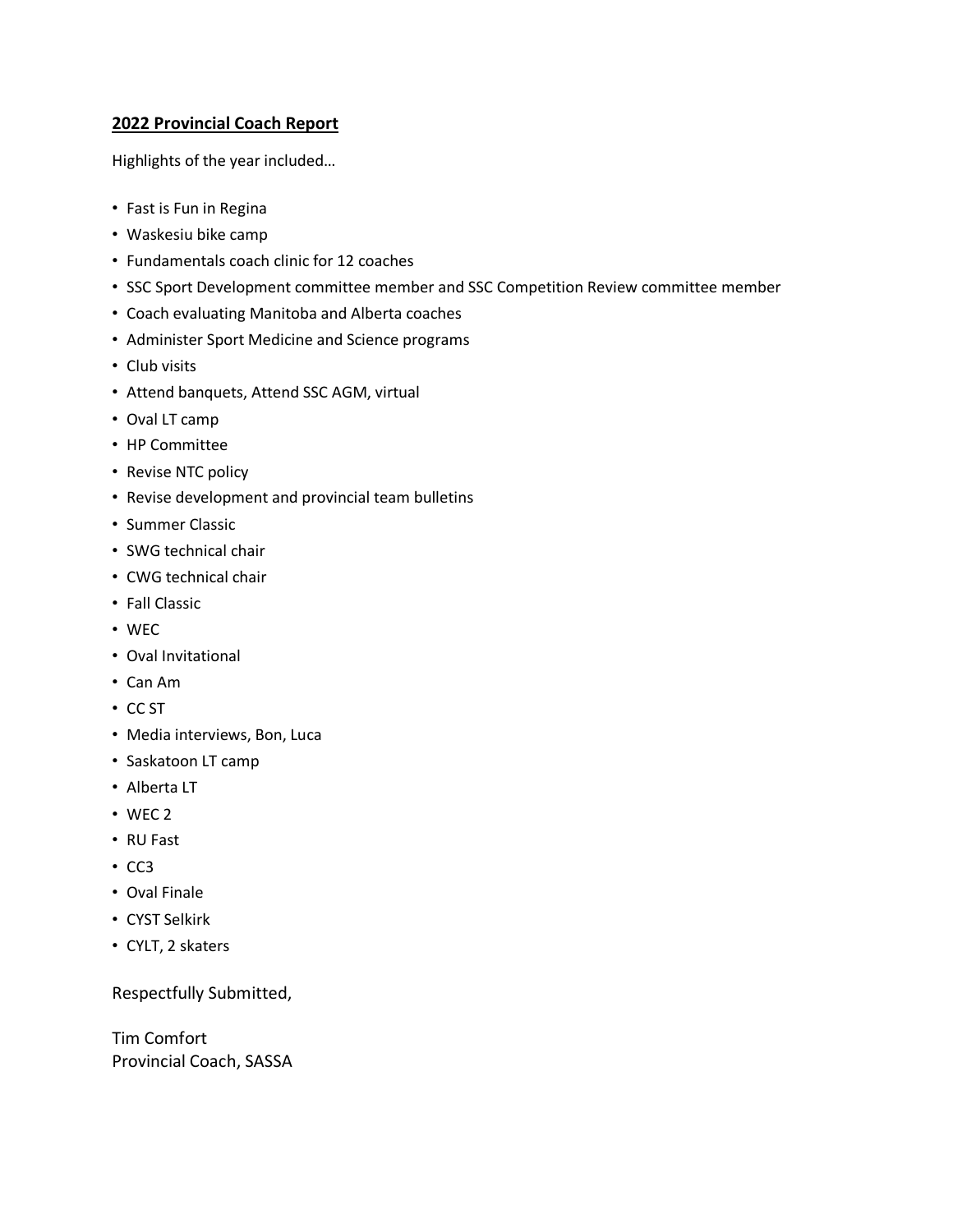| <b>Membership Comparison 1998-2022</b>                                                                                                                                                                                                |                 |                      |                   |               |             |              |              |         |          |                    |           |              |                            |           |          |           |           |           |           |                                      |           |           |           |           |           |           |           |           |               |           |           |           |                |                          |                  |               |           |
|---------------------------------------------------------------------------------------------------------------------------------------------------------------------------------------------------------------------------------------|-----------------|----------------------|-------------------|---------------|-------------|--------------|--------------|---------|----------|--------------------|-----------|--------------|----------------------------|-----------|----------|-----------|-----------|-----------|-----------|--------------------------------------|-----------|-----------|-----------|-----------|-----------|-----------|-----------|-----------|---------------|-----------|-----------|-----------|----------------|--------------------------|------------------|---------------|-----------|
|                                                                                                                                                                                                                                       | Start<br>Active | <b>FUNdatmentals</b> | Learning to Trail | ē<br>Train to | B<br>Junier | ď,<br>Junier | Neo Senio    | Senior  | Master   | Associate          | Ë<br>ŝ    | Recreationa  | ŵ<br>Spec                  | 2021-2022 | 2020-202 | 2019-2020 | 2018-2019 | 2017-2018 | 2016-201  | ١O<br><b>5-201</b><br>$\overline{a}$ | 2014-20   | 2013-201  | 2012-201  | 2011-20   | 2010-201  | 2009-2010 | 2008-2009 | 2007-2008 | 2006-200      | 2005-2006 | 2004-200  | 2003-2004 | 2002-2003      | 2002<br>$\frac{1}{2000}$ | 2000-2001        | 2000<br>1999. | 5661-8661 |
| <b>Battlefords</b>                                                                                                                                                                                                                    |                 |                      |                   |               |             |              |              |         |          |                    |           |              |                            |           |          |           |           | 9         |           |                                      |           |           |           |           |           |           |           |           |               |           |           |           | $\overline{2}$ | 8                        | 15               | 18            | 30        |
| <b>Humboldt</b>                                                                                                                                                                                                                       |                 |                      |                   |               |             |              |              |         |          |                    |           |              |                            |           |          |           |           |           |           |                                      | з         | 4         | 4         | 23        | 27        | 27        | 22        | 172       | 73            | 61        | 15        | 20        | 22             | 21                       | 13               | 25            | 46        |
| <b>Melville</b>                                                                                                                                                                                                                       | 5               | з                    | 8                 | 2             | o           | o            | o            | o       | o        | 5                  | o         | o            | о                          | 23        | 32       | 39        | 45        | 26        | 41        | 47                                   | 24        | 26        | 22        | 28        | 32        | 25        | 39        | 65        | 60            | 57        | 64        | 54        | 73             | 87                       | 104              | 126           | 159       |
| <b>Moose Jaw</b>                                                                                                                                                                                                                      | 47              | 1                    | 2                 | 8             | 2           | 2            | з            | o       | 1        | 47                 | 0         | 7            | О                          | 120       | 67       | 53        | 63        | 86        | 149       | 162                                  | 159       | 84        | 126       | 106       | 115       | 118       | 116       | 105       | 110           | 99        | 140       | 160       | 188            | 216                      | 169              | 156           | 191       |
| <b>Nipawin</b>                                                                                                                                                                                                                        | ٥               | 1                    | 1                 | ٥             | ٥           | ٥            | 0            | o       | 0        | 2                  | 0         | ٥            | 0                          | 4         | 2        | 7         | 10        | 12        | 5         | Δ                                    | 4         | 4         | 4         | 4         | 6         | 6         | 11        | 9         | 6             | 18        | 15        | 12        | 17             | 10                       | 29               | 29            | 24        |
| <b>Prince Albert</b>                                                                                                                                                                                                                  | 13              | 4                    | з                 | 7             | 0           | 0            | o            | o       | 0        | 30                 | o         | 0            | 0                          | 57        | 35       | 60        | 65        | 56        | 54        | 57                                   | 50        | 39        | 31        | 35        | 57        | 38        | 64        | 84        | 61            | 116       | 51        | 36        | 52             | 37                       | 25               | 38            | 50        |
| Regina                                                                                                                                                                                                                                | ٥               | 8                    | 6                 | 10            | 2           | 5            | 1            | 2       | 1        | 22                 | о         | 1            | 0                          | 58        | 66       | 60        | 65        |           | 110 137   | 132                                  | 101       | 57        | 84        | 93        | 120       | 119       | 106       | 130       | 133           | 146       | 144       | 139       | 165            | 182                      | 161 162          |               | 144       |
| Saskatoon                                                                                                                                                                                                                             | 115             | 7                    | 28                | 25            | 2           | 10           | 2            | 0       | 4        | 111                | 13        | 14           | 0                          | 331       | 240      | 260       | 257       |           | 228 269   | 254                                  | 296       | 234       | 253       | 188       | 270       | 208       | 179       | 407       | 448           | 308       | 220       | 266       | 346            | 317                      | 267              | 301 318       |           |
| <b>Swift Current</b>                                                                                                                                                                                                                  |                 |                      |                   |               |             |              |              |         |          |                    |           |              |                            |           |          |           |           |           |           |                                      |           |           |           |           |           |           |           |           |               |           |           |           |                | з                        | 9                | 12            |           |
| <b>Melfort</b>                                                                                                                                                                                                                        |                 |                      |                   |               |             |              |              |         |          |                    |           |              |                            |           |          |           |           |           |           |                                      |           |           |           |           |           |           |           |           |               |           | 4         |           |                |                          |                  |               |           |
| Kindersley                                                                                                                                                                                                                            |                 |                      |                   |               |             |              |              |         |          |                    |           |              |                            |           |          |           |           |           |           |                                      |           |           |           |           |           |           |           |           |               |           | 153       |           |                |                          |                  |               |           |
| 2021-2022                                                                                                                                                                                                                             | 180             | 24                   | 48                | 52            | 6           | 17           | 6            | 2       | 6        | 217                | 13        | 22           |                            | 0 593     |          |           |           |           |           |                                      |           |           |           |           |           |           |           |           |               |           |           |           |                |                          |                  |               |           |
| 2020-2021                                                                                                                                                                                                                             | 81              | 31                   | 36                | 49            | 10          | 13           | 5            | 1       | 0        | 196                | 13        | 7            | 0                          |           | 442      |           |           |           |           |                                      |           |           |           |           |           |           |           |           |               |           |           |           |                |                          |                  |               |           |
| 2019-2020                                                                                                                                                                                                                             | 87              | 53                   | 36                | 46            | 11          | 4            | 6            | 2       | 1        | 208                | 13        | 12           | о                          |           |          | 479       |           |           |           |                                      |           |           |           |           |           |           |           |           |               |           |           |           |                |                          |                  |               |           |
| 2018-2019                                                                                                                                                                                                                             | 26              | 64                   | 51                | 53            | 13          | 2            | з            | 4       | 8        | 197                | 13        | 71           | o                          |           |          |           | 505       |           |           |                                      |           |           |           |           |           |           |           |           |               |           |           |           |                |                          |                  |               |           |
| 2017-2018                                                                                                                                                                                                                             | 67              | 55                   | 47                | 53            | 5           | 5            | 1            | 4       | 2        | 213                | 13        | 62           | 0                          |           |          |           |           | 527       |           |                                      |           |           |           |           |           |           |           |           |               |           |           |           |                |                          |                  |               |           |
| 2016-2017                                                                                                                                                                                                                             | 120             | 58                   | 48                | 41            | 17          | 1            | 2            | 7       | з        | 286                | 13        | 59           | 0                          |           |          |           |           |           | 655       |                                      |           |           |           |           |           |           |           |           |               |           |           |           |                |                          |                  |               |           |
| 2015-2016                                                                                                                                                                                                                             | 64              | 88                   | 46                | 56            | 13          | 8            | 5            | 5       | 4        | 322                | 14        | 31           | 0                          |           |          |           |           |           |           | 656                                  |           |           |           |           |           |           |           |           |               |           |           |           |                |                          |                  |               |           |
| 2014-2015                                                                                                                                                                                                                             | 35              | 78                   | 45                | 50            | 12          | 8            | 13           | 2       | 2        | 317                | 13        | 59           | 48                         |           |          |           |           |           |           |                                      | 637       |           |           |           |           |           |           |           |               |           |           |           |                |                          |                  |               |           |
| 2013-2014                                                                                                                                                                                                                             | 18              | 60                   | 44                | 38            | 10          | 8            | 9            | 7       | з        | 205                | 13        | 33           | 0                          |           |          |           |           |           |           |                                      |           | 448       |           |           |           |           |           |           |               |           |           |           |                |                          |                  |               |           |
| 2012-2013                                                                                                                                                                                                                             | 43              | 71                   | 37                | 51            | 16          | 10           | 11           | o       | 6        | 249                | 13 17     |              | 0                          |           |          |           |           |           |           |                                      |           |           | 524       |           |           |           |           |           |               |           |           |           |                |                          |                  |               |           |
| 2011-2012                                                                                                                                                                                                                             | 21              | 60                   | 45                | 44            | 22          | 10           | 15           | 1       | 9        | 227                | 15        | 8            | 0                          |           |          |           |           |           |           |                                      |           |           |           | 477       |           |           |           |           |               |           |           |           |                |                          |                  |               |           |
| 2010-2011<br>2009-2010                                                                                                                                                                                                                | 49<br>33        | 80<br>40             | 53<br>41          | 55<br>38      | 19<br>43    | 13<br>22     | 16<br>19     | з<br>20 | 19<br>16 | 285<br>243         | 15<br>14  | 5<br>4       | 15<br>8                    |           |          |           |           |           |           |                                      |           |           |           |           | 612       | 533       |           |           |               |           |           |           |                |                          |                  |               |           |
| 2008-2009                                                                                                                                                                                                                             | 37              | 44                   | 48                | 46            | 29          | 27           | 15           | 16      | 11       | 240                | 14        | 10           | 21                         |           |          |           |           |           |           |                                      |           |           |           |           |           |           | 537       |           |               |           |           |           |                |                          |                  |               |           |
| 2007-2008                                                                                                                                                                                                                             | 48              | 37                   | 41                | 55            | 35          | 29           | 18           | 14      | 11       | 288                | 12        | 14           | 370                        |           |          |           |           |           |           |                                      |           |           |           |           |           |           |           | 602       |               |           |           |           |                |                          |                  |               |           |
| 2006-2007                                                                                                                                                                                                                             | 35              | 33                   | 50                | 43            | 43          | 26           | 15           | 20      | 10       | 294                | 13        | 17           | 292                        |           |          |           |           |           |           |                                      |           |           |           |           |           |           |           |           | 599           |           |           |           |                |                          |                  |               |           |
| 2005-2006                                                                                                                                                                                                                             | 15              | 34                   | 66                | 47            | 38          | 19           | 13           | 27      | 14       | 284                | 8         | 28           | 212                        |           |          |           |           |           |           |                                      |           |           |           |           |           |           |           |           |               | 593       |           |           |                |                          |                  |               |           |
| 2005-2004                                                                                                                                                                                                                             | 29              | 39                   | 45                | 57            | 33          | 31           | 13           | 30      | 12       | 285                | 15        | 7            | 218                        |           |          |           |           |           |           |                                      |           |           |           |           |           |           |           |           |               |           | 596       |           |                |                          |                  |               |           |
| 2004-2003                                                                                                                                                                                                                             | 26              | 65                   | 54                | 52            | 33          | 28           | 14           | 24      | 17       | 295                | 15        | 8            | 56                         |           |          |           |           |           |           |                                      |           |           |           |           |           |           |           |           |               |           |           | 631       |                |                          |                  |               |           |
| 2003-2002                                                                                                                                                                                                                             | 22              | 48                   | 76                | 53            | 44          | 25           | 15           | 23      | 20       | 309                | 17        | 42           | 171                        |           |          |           |           |           |           |                                      |           |           |           |           |           |           |           |           |               |           |           |           | 694            |                          |                  |               |           |
| 2002-2001                                                                                                                                                                                                                             | 26              | 51                   | 68                | 45            | 45          | 22           | 11           | 23      | 5        | 326                | 17        | 78           | 164                        |           |          |           |           |           |           |                                      |           |           |           |           |           |           |           |           |               |           |           |           |                | 717                      |                  |               |           |
| 2001-2000                                                                                                                                                                                                                             | 41              | 61                   | 70                | 56            | 43          | 25           | 14           | 30      | 6        | 277                | 12        | 39           | 118                        |           |          |           |           |           |           |                                      |           |           |           |           |           |           |           |           |               |           |           |           |                |                          | 717              |               |           |
| 2000-1999                                                                                                                                                                                                                             | 43              | 67                   | 58                | 68            | 49          |              |              |         |          | 19 14 26 12 271 11 |           | 34           | 195                        |           |          |           |           |           |           |                                      |           |           |           |           |           |           |           |           |               |           |           |           |                |                          |                  | 674           |           |
| 1999-1998                                                                                                                                                                                                                             |                 |                      |                   |               |             |              |              |         |          |                    |           |              |                            |           |          |           |           |           |           |                                      |           |           |           |           |           |           |           |           |               |           |           |           |                |                          |                  |               |           |
| 1997-2010<br><b>Age Classes</b>                                                                                                                                                                                                       | Cradle          | Peewee               | Bantam            | Midget        | Juvenile    | junior       | Intermediate | Senior  | Master   | Associate          | Life Time | Recreational | Event <sup>*</sup><br>Seec |           |          | 2017-2018 |           | 2017-2018 | 2016-2017 | 2015-2016                            | 2014-2015 | 2013-2014 | 2012-2013 | 2011-2012 | 2010-2011 | 2009-2010 | 5002-8002 | 8002-2002 | 2006-<br>300. | 2005-2006 | 2004-2005 | 2003-2004 | 2002<br>2003   | Z002-T002                | <b>2000-2001</b> | 0002-6661     | 666 L-866 |
| *After 2008, SSC and Sask Sport no longer counted Special Event Members as full members, many of these members came from school programs and were no longer recorded after this as<br>they would not count towards membership levels. |                 |                      |                   |               |             |              |              |         |          |                    |           |              |                            |           |          |           |           |           |           |                                      |           |           |           |           |           |           |           |           |               |           |           |           |                |                          |                  |               |           |
| <b>Years following an Olympics</b>                                                                                                                                                                                                    |                 |                      |                   |               |             |              |              |         |          |                    |           |              |                            |           |          |           |           |           |           |                                      |           |           |           |           |           |           |           |           |               |           |           |           |                |                          |                  |               |           |
|                                                                                                                                                                                                                                       |                 |                      |                   |               |             |              |              |         |          |                    |           |              |                            |           |          |           |           |           |           |                                      |           |           |           |           |           |           |           |           |               |           |           |           |                |                          |                  |               |           |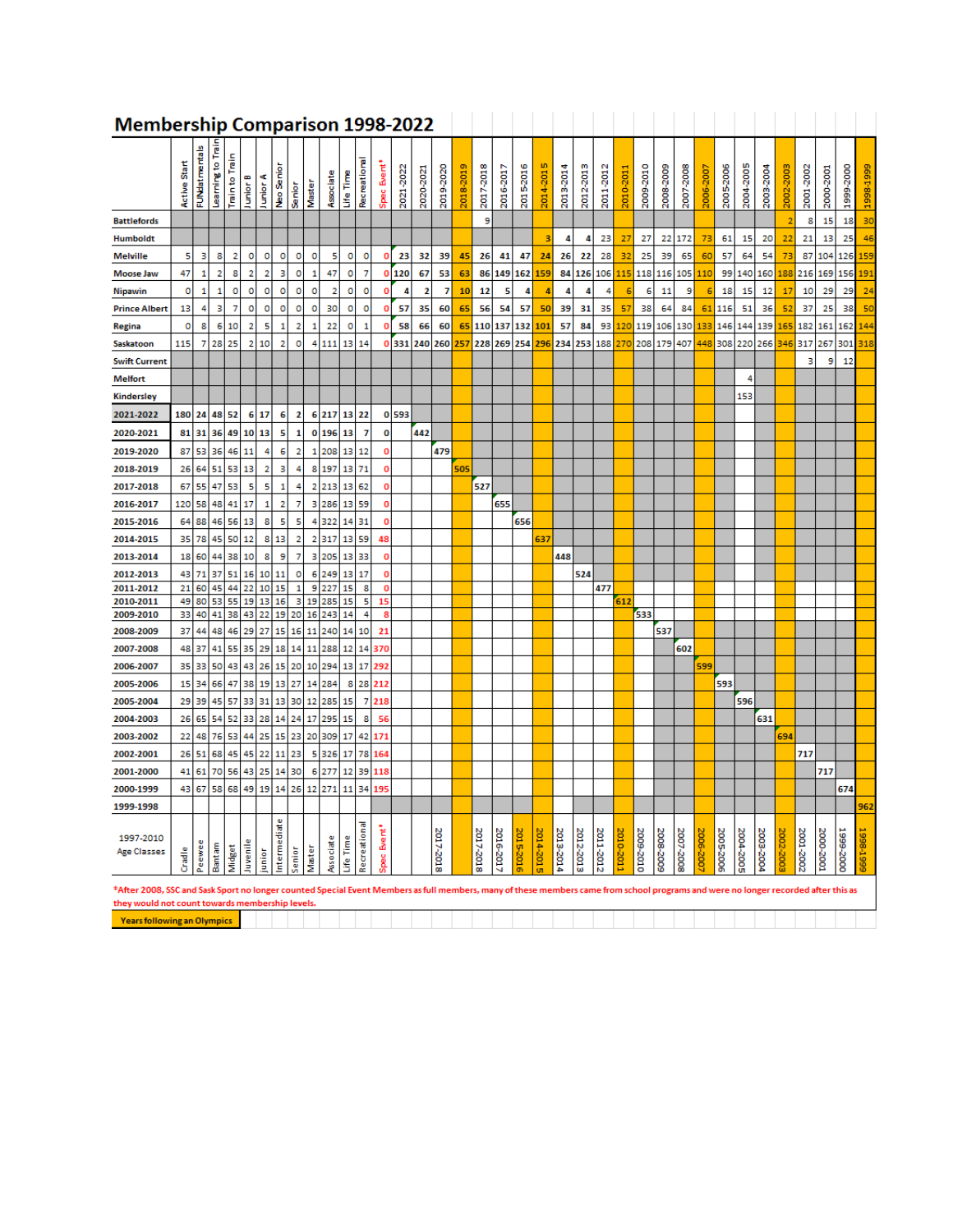## **2022-23 Budget**

| <b>Account Name</b>                     | 2021-<br>2022<br><b>Budget</b> | 2022-<br>2023<br><b>Budget</b> | increase/<br>decrease |  |  |  |
|-----------------------------------------|--------------------------------|--------------------------------|-----------------------|--|--|--|
| <b>Revenue</b>                          |                                |                                |                       |  |  |  |
| 1.) Saskatchewan Lotteries Trust        |                                |                                |                       |  |  |  |
| <b>Annual Funding</b>                   | 199,000                        | 227,200                        | 28,200                |  |  |  |
| <b>MAP Grant</b>                        | 17,100                         | 16,700                         | $-400$                |  |  |  |
| <b>Hosting Grant</b>                    | 3,000                          | 3,000                          | 0                     |  |  |  |
| Sask Sport Coaching Grant               | 43,700                         | 48,700                         | 5,000                 |  |  |  |
| <b>Future Best Grant</b>                | 0                              | 0                              | 0                     |  |  |  |
|                                         | \$262,800                      | \$295,600                      | 32,800                |  |  |  |
| 2.) Self Help - Internal                |                                |                                |                       |  |  |  |
| <b>Meet Registration Fees</b>           | 4000                           | 4200                           | \$200.00              |  |  |  |
| <b>Officials Clinic Fees</b>            | 700                            | 700                            | \$0.00                |  |  |  |
| <b>Coaches Clinic Fees</b>              | 400                            | 400                            | \$0.00                |  |  |  |
| <b>Provincial Summer Camp Fees</b>      | 6600                           | 6600                           | \$0.00                |  |  |  |
| <b>Other Camp Fees</b>                  | 4000                           | 4000                           | \$0.00                |  |  |  |
| <b>COMPETITION &amp; CLINIC FEES</b>    | 15700                          | 15900                          | \$200.00              |  |  |  |
| SASSA Membership Fees                   | 17000                          | 17500                          | \$500.00              |  |  |  |
| <b>SSC Membership Fees</b>              | 8000                           | 8150                           | \$150.00              |  |  |  |
| <b>SASSA Affiliation Fees</b>           | 1575                           | 1575                           | \$0.00                |  |  |  |
| <b>MEMBERSHIP FEES</b>                  | 26575                          | 27225                          | \$650.00              |  |  |  |
| Other                                   | 300                            | 320                            | \$20.00               |  |  |  |
|                                         | 42575                          | 43445                          | \$870.00              |  |  |  |
| 3.) Self Help - External                |                                |                                |                       |  |  |  |
| Sponsorship                             | 5500                           | 5200                           | $-$300.00$            |  |  |  |
| <b>Fundraising</b>                      | 3200                           | 3100                           | $-$100.00$            |  |  |  |
| <b>Interest</b>                         | 2600                           | 2700                           | \$100.00              |  |  |  |
| <b>Sales</b>                            | 2500                           | 3500                           | \$1,000.00            |  |  |  |
|                                         | 13800                          | 14500                          | \$700.00              |  |  |  |
| <b>Total Revenue</b>                    | \$319,175                      | \$353,545                      | \$34,370.00           |  |  |  |
| <b>Expenses</b>                         |                                |                                |                       |  |  |  |
| <b>Administration</b>                   |                                |                                |                       |  |  |  |
| <b>Administration Salary</b>            | 57800                          | 65000                          | \$7,200.00            |  |  |  |
| <b>Administration Benefit Costs</b>     | 8200                           | 9905                           | \$1,705.00            |  |  |  |
| <b>Administration Salaries/Benefits</b> | 66000                          | 74905                          | \$8,905.00            |  |  |  |
| <b>Audit</b>                            | 4200                           | 3500                           | $-$700.00$            |  |  |  |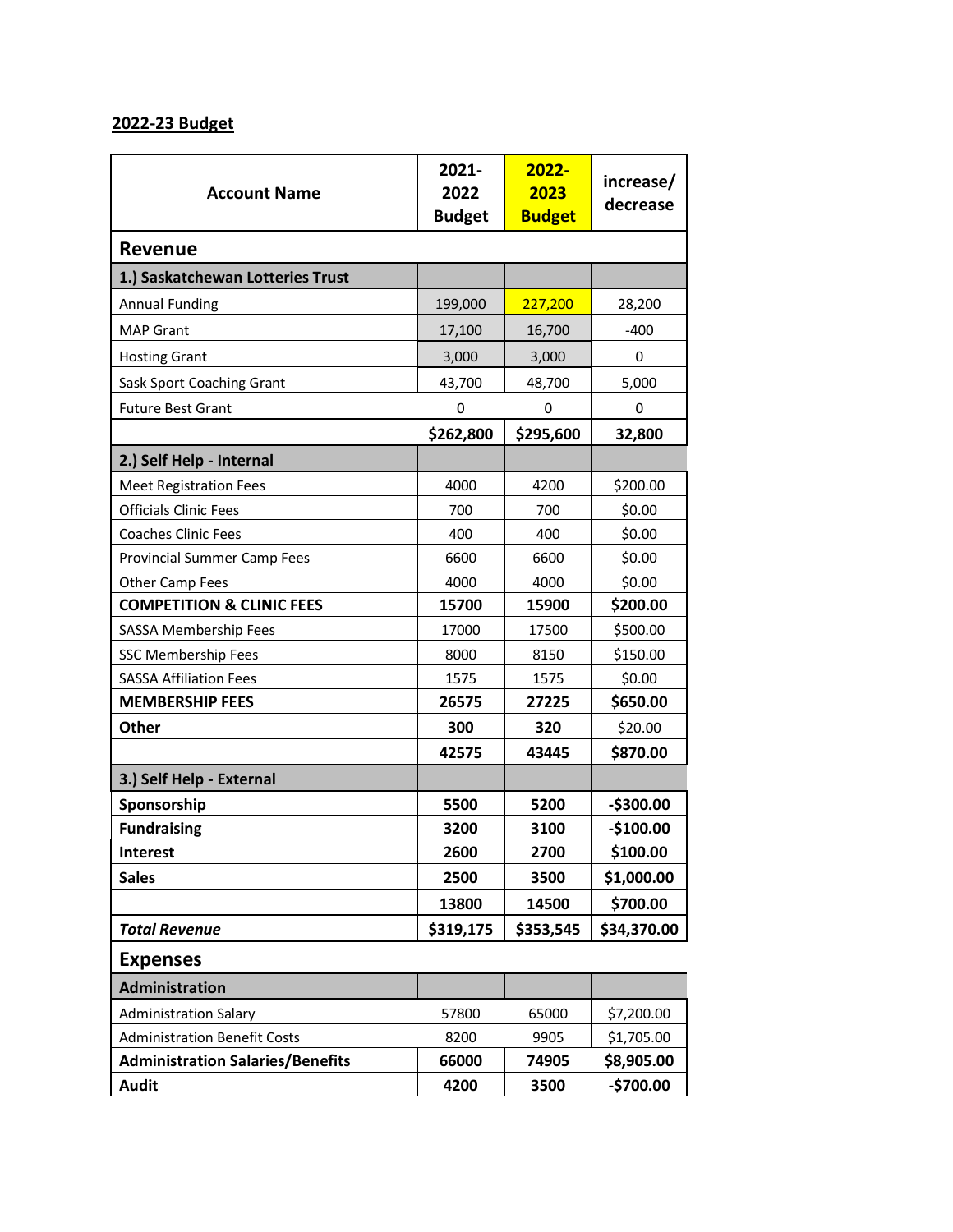| <b>Insurance</b>                                                      | 2500       | 2650       | \$150.00                   |
|-----------------------------------------------------------------------|------------|------------|----------------------------|
| Office Rent and Storage                                               | 3800       | 4000       | \$200.00                   |
| Telephone and Fax                                                     | 2300       | 2100       | $-5200.00$                 |
| <b>Office Supplies</b>                                                | 530        | 500        | $-530.00$                  |
| <b>Printing and Copying</b>                                           | 550        | 300        | $-5250.00$                 |
| Postage                                                               | 835        | 300        | $-5535.00$                 |
| <b>Bank Charges</b>                                                   | 320        | 320        | \$0.00                     |
| <b>OFFICE OPERATIONS</b>                                              | 8335       | 7520       | $-$815.00$                 |
|                                                                       | 81035      | 88575      | \$7,540.00                 |
| Capacity/Interaction                                                  |            |            |                            |
| Volunteer Recognition                                                 | 325        | 350        | \$25.00                    |
| <b>Staff Recognition</b>                                              | 100        | 0          | $-$100.00$                 |
| <b>AWARDS AND RECOGNITION</b>                                         | 425        | 350        | -\$75.00                   |
| Sask Sport AGM                                                        | 0          | 0          | \$0.00                     |
| <b>SASSA AGM</b>                                                      | 1300       | 1100       | $-5200.00$                 |
| <b>SSC AGM</b>                                                        | 3600       | 3200       | $-$400.00$                 |
| <b>CONFERENCES/SYMPOSIUMS</b>                                         | 4900       | 4300       | $-$600.00$                 |
| <b>Cost of Sales</b>                                                  | 2500       | 3500       | \$1,000.00                 |
| <b>SaskSport Hosting Grant</b>                                        | 3000       | 3000       | \$0.00                     |
| <b>SASSA Nat. Event Hosting Grant</b>                                 | 2000       | 2000       | \$0.00                     |
| Marketing/Promotions                                                  | 4000       | 5000       | \$1,000.00                 |
| <b>MARKETING/PROMOTIONS</b>                                           | 4000       | 5000       | \$1,000.00                 |
| <b>Executive Meetings</b>                                             | 2975       | 290        | $-$2,685.00$               |
| <b>Committee Expenses</b>                                             | 400        | 400        | \$0.00                     |
| MEETINGS (BOARD, COMMITTTEE,                                          | 3375       |            |                            |
| AGM)<br><b>Planning/Policy Meetings</b>                               | 1000       | 690<br>800 | $-$2,685.00$<br>$-$200.00$ |
|                                                                       |            |            |                            |
| <b>Staff Professional Development</b><br>PROFESSIONAL/LEADERSHIP DEV. | 500<br>500 | 500        | \$0.00<br>\$0.00           |
|                                                                       | 200        | 500<br>200 | \$0.00                     |
| <b>Association Membership Fees</b><br><b>Administration Expenses</b>  | 1050       | 1050       | \$0.00                     |
| <b>PROGRAM/ADMIN COSTS</b>                                            | 1250       | 1250       | \$0.00                     |
|                                                                       | 22950      | 21390      | $-$1,560.00$               |
|                                                                       |            |            |                            |
| Participation                                                         |            |            |                            |
| LT Camp                                                               | 5475       | 7500       | \$2,025.00                 |
| Provin. Summer/Fast is Fun Camps                                      | 8200       | 8000       | $-5200.00$                 |
| ST Camp<br><b>ATHLETE DEVELOPMENT -</b>                               | 3150       | 3100       | $-550.00$                  |
| <b>COMPETITIONS</b>                                                   | 16825      | 18600      | \$1,775.00                 |
| Membership Development                                                | 9000       | 31000      | \$22,000.00                |
| New Club Development                                                  | 2650       | 2000       | $-$650.00$                 |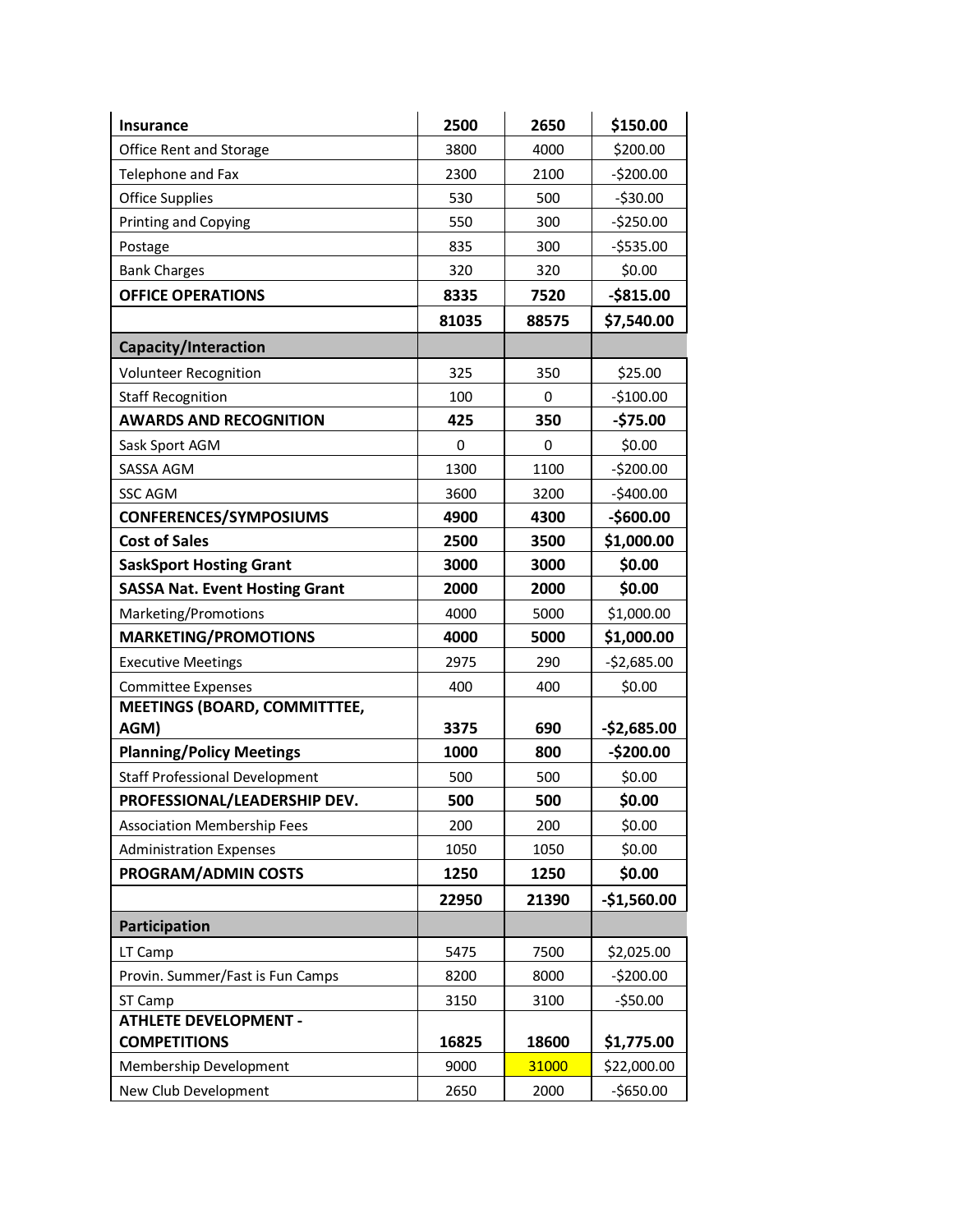| <b>ATHLETE DEV. INTRO/PARTICIPATION</b>  | 11650     | 33000     | \$21,350.00 |
|------------------------------------------|-----------|-----------|-------------|
| Coaches Clinics Levels 1-2               | 3500      | 3500      | \$0.00      |
| <b>COACHING DEVELOPMENT</b>              | 3500      | 3500      | \$0.00      |
| <b>Officials Clinics - Levels 1-2</b>    | 3500      | 3500      | \$0.00      |
|                                          | 35475     | 58600     | \$23,125.00 |
| <b>Excellence</b>                        |           |           |             |
| <b>Athlete Dev. - Athlete Assistance</b> | 5000      | 17000     | \$12,000.00 |
| <b>High Performance Programming</b>      | 36000     |           | \$36,000.00 |
| <b>Meet Registration Fees</b>            | 4000      | 6000      | \$2,000.00  |
| <b>ATHLETE DEV. - COMPETITION</b>        | 45000     | 23000     | \$22,000.00 |
| <b>Oval Training Centre</b>              | 10000     | 10000     | \$0.00      |
| <b>ATHLETE DEV. - TRAINING</b>           | 10000     | 10000     | \$0.00      |
| Coaches Clinics - Levels 3+              | 3300      | 7000      | \$3,700.00  |
| <b>COACHES DEVELOPMENT</b>               | 3300      | 7000      | \$3,700.00  |
| <b>Electronic Timing System Training</b> | 3000      | 5000      | \$2,000.00  |
| <b>Officials Development</b>             | 3000      | 4000      | \$1,000.00  |
| <b>OFFICIALS DEVELOPMENT</b>             | 6000      | 9000      | \$3,000.00  |
|                                          | 64300     | 49000     | \$15,300.00 |
| <b>Categorical Grants</b>                |           |           |             |
| <b>MAP</b>                               | 17,100    | 16,700    | $-$400.00$  |
| Provincial Coach - Salary                | 69,000    | 79,000    | \$10,000.00 |
| <b>Provincial Coach - Benefits</b>       | 8,300     | 10,000    | \$1,700.00  |
| <b>Provincial Coach - Travel</b>         | 6,000     | 6,300     | \$300.00    |
| <b>Total Categorical Grants</b>          | 100,400   | 112,000   | \$11,600.00 |
| <b>Other</b>                             |           |           |             |
| <b>SSC Membership Fees</b>               | 8000      | 8100      | \$100.00    |
| <b>Total</b>                             | 8000      | 8100      | \$100.00    |
| <b>Total Revenue</b>                     | \$319,175 | \$353,545 | \$34,370.00 |
| <b>Total Expenses</b>                    | \$312,160 | \$337,665 | \$25,505.00 |
| <b>Difference</b>                        | \$7,015   | \$15,880  |             |